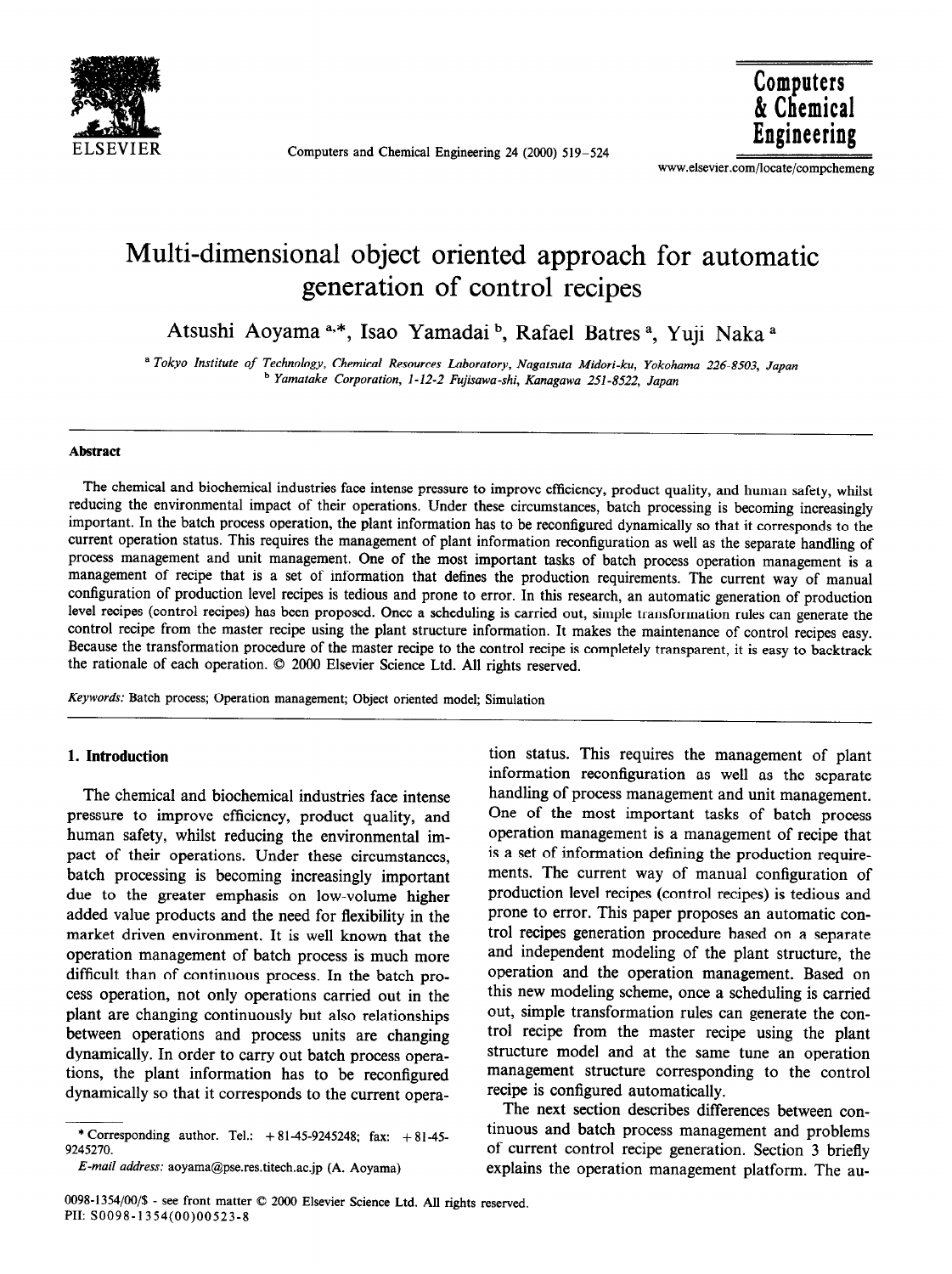tomatic control recipe generator is closely related to the operation management scheme. Section 4 explains the models used by the control recipe generator. Section 5 describes the preconditions of control recipe generation and explains the control recipe generation procedure. Section 6 briefly summarizes the results.

## 2. **Problems of current batch process management**

It is generally agreed that the operation management of a batch process is much more difficult than that of a continuous processes. In the continuous process operation, the one-to-one correspondence between operation and process unit is established and their relationship is fixed and does not change over time. For example, if an operation is sequenced as Reaction  $\rightarrow$  Separation  $\rightarrow$ Purification  $\rightarrow$  Pelletize then the corresponding units are also sequenced as Reactor  $\rightarrow$  Distillation Column  $\rightarrow$ Membrane  $\rightarrow$  Pelletizer. On the other hand, in the batch process operation, operations and states of operations carried out in the plant are changing continuously due to scheduling. Therefore, in order to carry out batch process operations, the plant information has to be reconfigured dynamically so that it corresponds to the current operation status. This requires the management of plant information reconfiguration as well as the separate handling of process management and unit management. Those requirements make the batch process operation management complicated and difficult and lead to the necessity of elaborate modeling of operation and operation management.

One of the most important tasks of batch process operation management is a configuration of production level recipes (control recipes) that defines the production requirements including formula, equipment requirements and operation procedures (Fig. 1). Current ways of manual configuration of control recipe are causing a number of problems. For example, the operation is usually expressed as a sequence function chart



Fig. 1. Operation procedures.

(SFC) that elaborates the manipulation of individual valves, pumps etc. in which both the process operation information and the plant structure information is implicitly contained. It is often the case that the configuration of SFC from scratch is easier than the modification of it when there is a modification in the physical plant or the operation procedure. A resulting SFC is basically a one-dimensional sequence of manipulation and lacks the ability to hold design rationales used at the operation deign. Therefore it is not possible to use that kind of information at the stage of real-time operation and operation analysis. For example, even though a real goal of specific operation is 'increase the tank level while keeping the temperature steady', the operation written in the SFC is rather like 'open valve 1 for 30 min and turn on the heater after 4 min' and the original meaning of operation is lost when it is executed.

ANSI/ISA-S88 (ANSI/ISA-S88.01, 1995) tried to achieve a better batch process operation management through establishing the standard models, terminology, data structure and guidelines for language used by batch process control. It defines three kinds of recipe (general recipe, master recipe, control recipe) corresponding to their level of abstraction. ANSI/ISA-S88 also defines the layered structure of the operation procedure defined in each recipe; procedure, unit procedure, operation and phase. The management function is also modeled as a multiple layered structure in ANSI/ ISA-S88. Viswanathan, Johnsson, Srinivasan, Venkatasubramanian and Arzen (1998) and Johnsson and Arzen (1998) propose a recipe representation and an automatic operation procedure synthesis based on ANSI/ISA-S88. However, in ANSI/ISA-S88 and previous research, the separation of the plant information reconfiguration management, the process management and the unit management is still ambiguous. The contents and expression of operation in each recipe and how to relate the layered structure of operation procedure and the plant structure topology are not clearly defined.

## 3. **Operation management platform**

As described in the previous section, one weak point of ANSI/ISA-S88 is that the separation of the plant information reconfiguration management, the process management and the unit management is incomplete. The operation management platform has been proposed in which those three kinds of management are clearly defined (Aoyama, Yamada, Batres & Naka, 2000). The lower part of operation management platform is modeled as a multiple layered structure of process management, unit supervision and phase execution from the upper layer to the lower layer. 'Process management' executes multi-batches through the man-